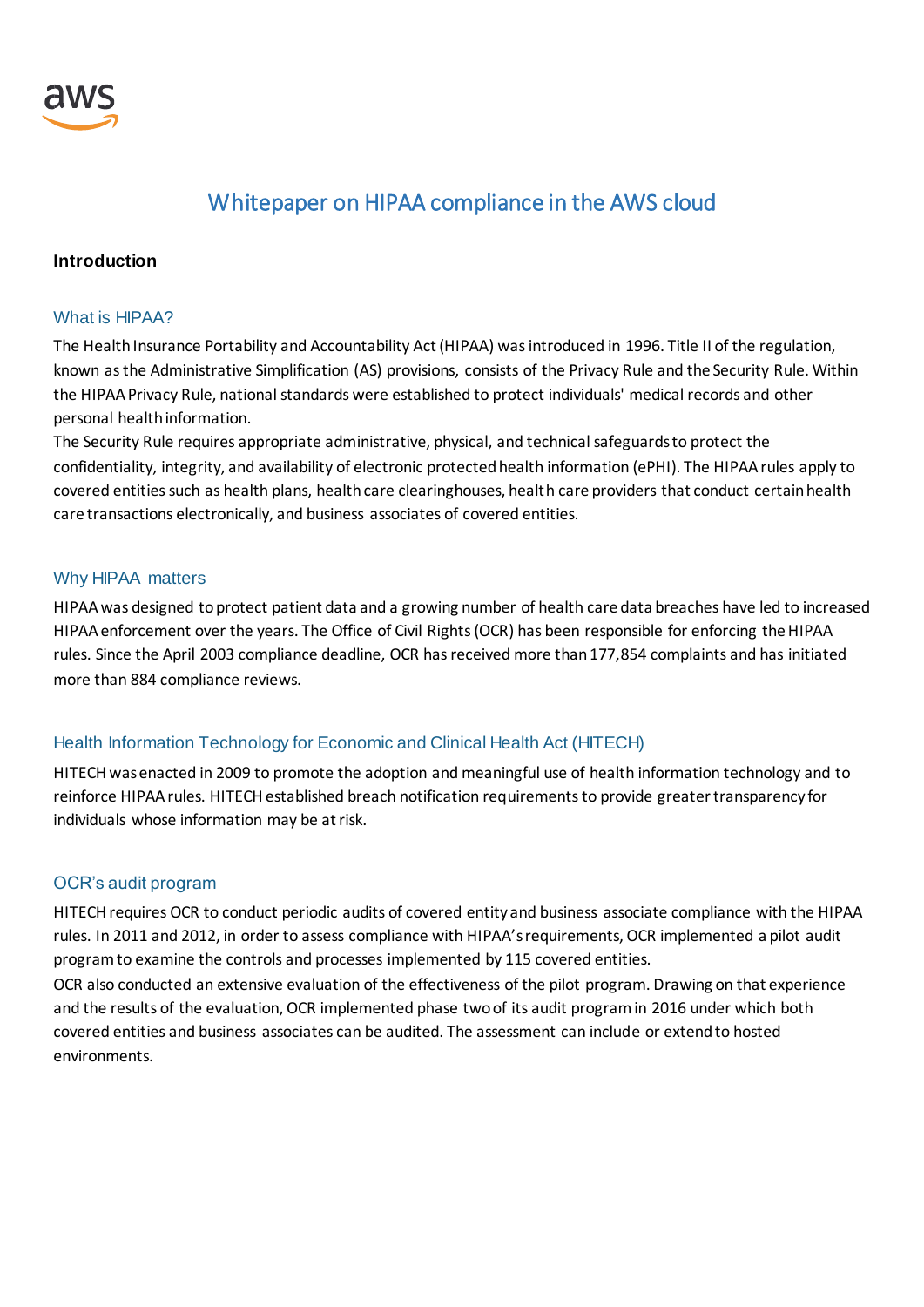# **Table of Contents**

| 1.    |  |
|-------|--|
| 1.1.  |  |
| 1.2.  |  |
| 2.    |  |
| 2.1.  |  |
| 2.2.  |  |
| 2.3.  |  |
| 2.4.  |  |
| 2.5.  |  |
| 2.6.  |  |
| 2.7.  |  |
| 2.8.  |  |
| 2.9.  |  |
| 2.10. |  |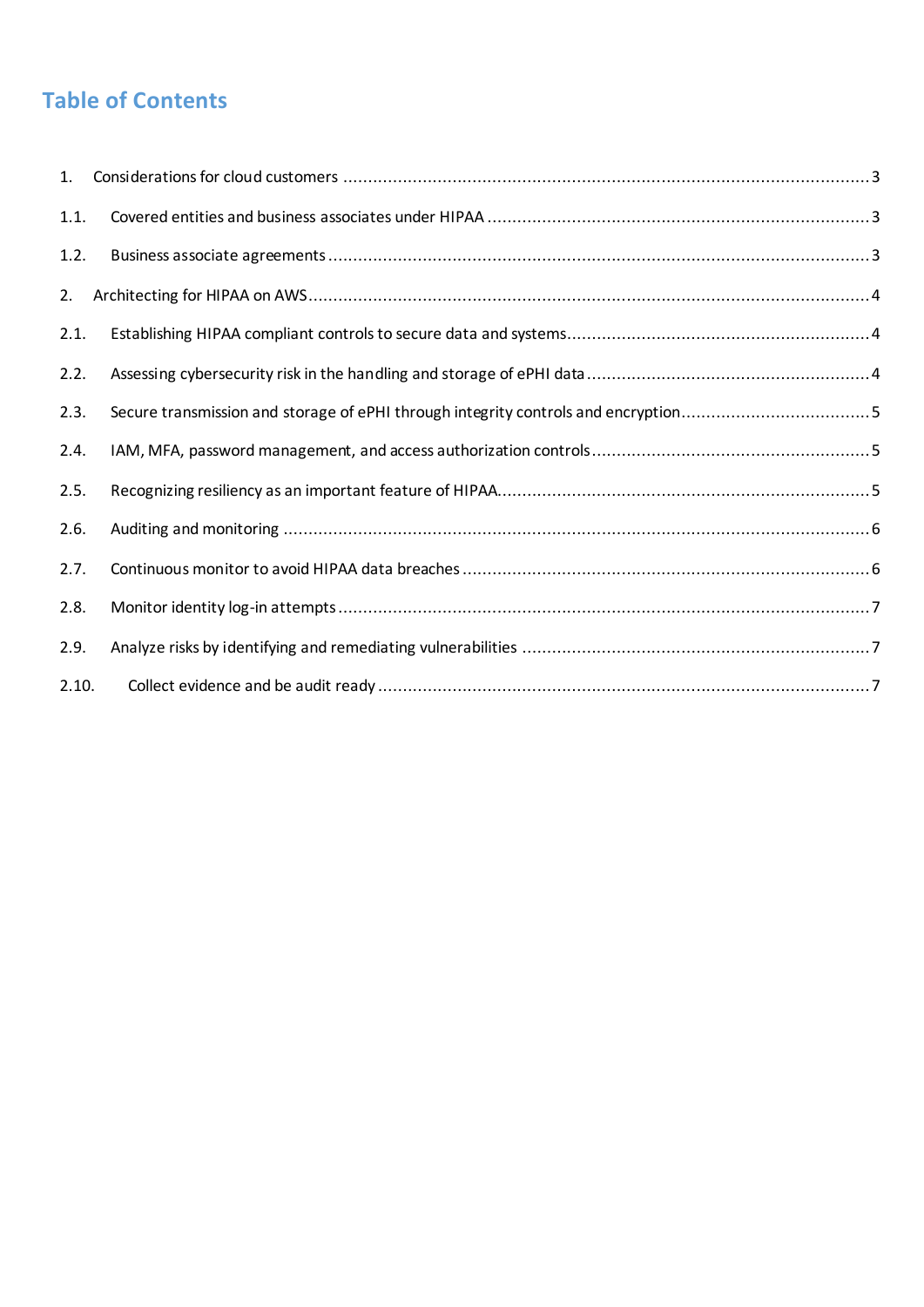## <span id="page-2-0"></span>**1. Considerations for cloud customers**

## <span id="page-2-1"></span>**1.1. Covered entities and business associates under HIPAA**

Under HIPAA, a covered entity is a health care provider, a health plan, or a health care clearinghouse. A business associate is a person or entity who performs or assists in performing an activity regulated by the associated HIPAA rules, for or on behalf of the covered entity.

If a covered entity or business associate engages a cloud service provider (CSP) such as Amazon Web Service (AWS) to store or process ePHI, the CSP itself is a business associate under HIPAA. It is important for customers moving to a public cloud environment to understand this distinction, because a business associate agreement (BAA) should then be enacted to define both privacy and security responsibilities of the covered entity and the business associate.

#### <span id="page-2-2"></span>**1.2. Business associate agreements**

HIPAA requires a BAA between the covered entity and a business associate such as AWS. These agreements serve to define and limit the permissible uses and disclosures of ePHI, as appropriate. Examples of functions a business associate might provide include claims processing, billing, benefits management, member care, and provider data analysis. If a customer (covered entity or business associate) plans to use protected health information (as defined by HIPAA) within AWS services, the customer should first accept the AWS business associate addendum (AWS BAA). AWS services can be used with health care applications, but only services covered by the AWS BAA can be used to store, process, or transmit ePHI. Customers can review, accept, and check the status of their AWS BAA through a self-service portal available in AWS Artifact.

Shared responsibility within the cloud

The AWS Shared Responsibility Model can be extended to the HIPAA control areas to assist with defining responsibilities.

Illustrative scenario: Health care provider hosts customer portal on AWS

In this scenario, a health care provider and AWS are jointly responsible for meeting HIPAA security requirements.

| <b>Illustrative HIPAA</b><br>control area | <b>AWS responsibility</b>                                                                                                                                                | <b>Health care provider responsibility</b>                                                                                 |
|-------------------------------------------|--------------------------------------------------------------------------------------------------------------------------------------------------------------------------|----------------------------------------------------------------------------------------------------------------------------|
| Access controls                           | Provide identity and access management<br>capabilities for AWS services.                                                                                                 | Implement policies and procedures for identity and<br>access management that are consistent with the<br>AWS BAA and HIPAA. |
| Audit controls                            | Enable logging and monitor capabilities for<br>AWS services and ability to capture and log<br>API actions against the AWS environment.                                   | Employ auditing procedures that allow security<br>analysts to periodically examine detailed activity logs<br>or reports.   |
| Incidentresponse and<br>disaster recovery | Provide and maintain disaster recovery<br>capabilities for rapid recovery of IT<br>infrastructure and data ensuring adequate<br>durability and availability of services. | Developa resilient architecture capable of<br>responding to, and recovering from,<br>incidents.                            |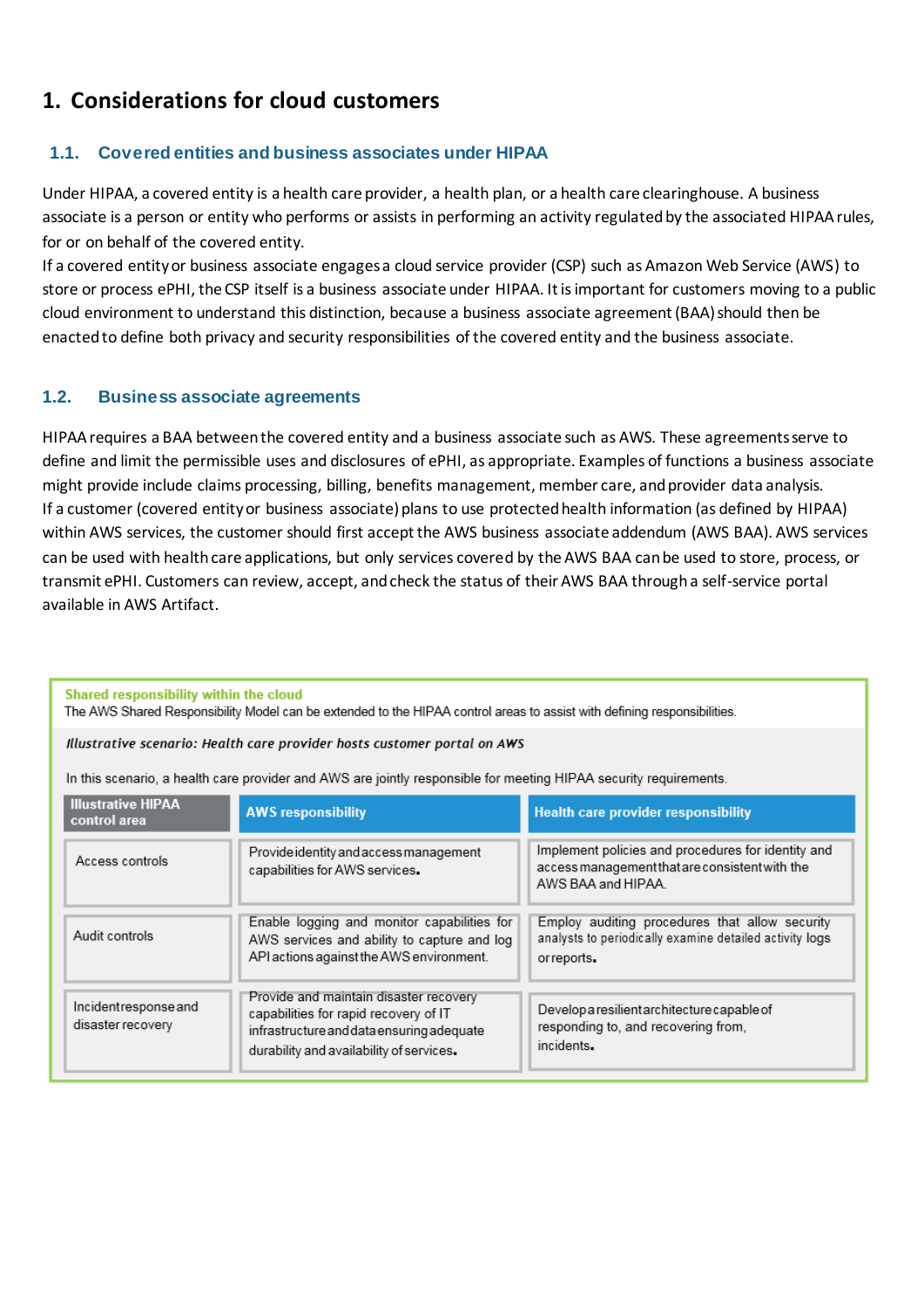## <span id="page-3-0"></span>**2. Architecting for HIPAA on AWS**



## <span id="page-3-1"></span>**2.1. Establishing HIPAA compliant controls to secure data and systems**

Effective controls across an organization's security infrastructure are imperative for creating a well- architected end-toend security posture. The goal for architects and developers is to create an infrastructure capable of withstanding potential cyber-attacks.

Once again, controls should align with safeguards documented within the HIPAA Security Rule.

## <span id="page-3-2"></span>**2.2. Assessing cybersecurity risk in the handling and storage of ePHI data**

Understanding your responsibilities within HIPAA is important to securing ePHI within the AWS cloud, and a critical first step is the identification and assessment of cybersecurity risk. There are several sources of guidance available to assist entities in this effort:

- o Validating authenticated and authorized access to ePHI
- o Checking ePHI transmission
- o Maintaining integrity of systems and ePHI
- o Validating secure transmission and storage of ePHI

The National Institute of Standards and Technology (NIST) has also developed special publications that provide guidance on HIPAA compliance, including NIST Special Publication 800- 66: An Introductory Resource Guide for Implementing the HIPAA Security Rule.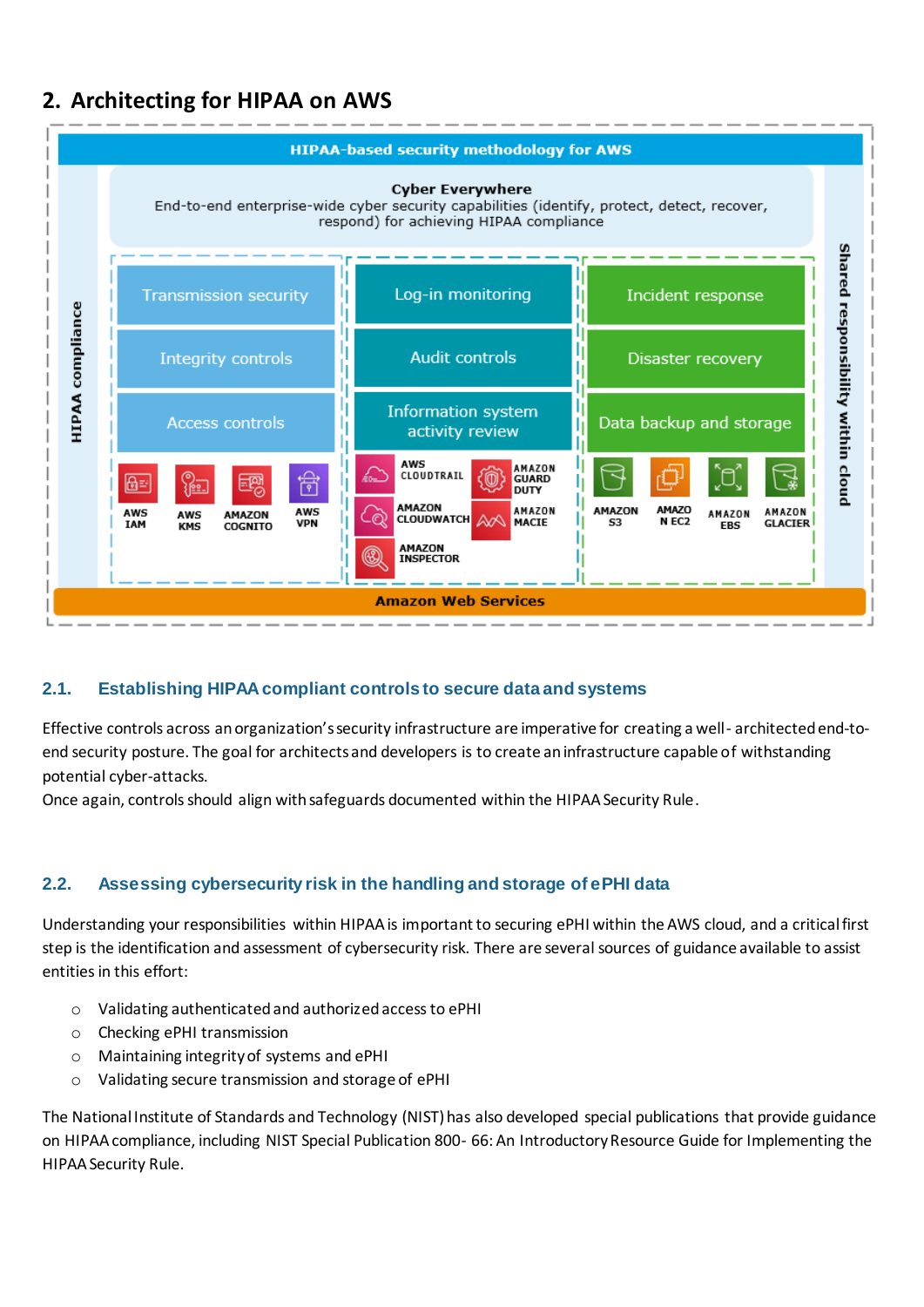## <span id="page-4-0"></span>**2.3. Secure transmission and storage of ePHI through integrity controls and encryption**

The HIPAA Security Rule includes addressable implementation specifications for the encryption of ePHI in transit, in use, and at rest. AWS offers a wide set of features and services to make encryption of ePHI manageable and easier to audit, including the AWS Key Management Service **(AWS KMS).**

Customers can also take advantage of the encryption features native to HIPAA-eligible services such as AWS Simple Storage Service **(S3)**. In addition to encryption at-rest, customers can enable encryption in- transit using TLS (encryption protocol) certificates, and they can leverage *AWS Certificate Manager* **(ACM)**for certificate management.

Organizations can enforce network security and segmentation using AWS services such as Amazon Virtual Private Cloud **(VPC)**. These services allow for segmentation of the network and data flows from non-ePHI-related compute and storage services. For developers, **Amazon API Gateway** is a HIPAA-eligible service that makes it easy to create, publish, maintain, monitor, and secure application programming interfaces (APIs) at scale. The APIs created with Amazon API Gateway expose HTTPS endpoints only, thereby providing encryption in-transit. Amazon API Gateway does not support unencrypted (HTTP) endpoints.

#### <span id="page-4-1"></span>**2.4. IAM, MFA, password management, and access authorization controls**

AWS Identity and access management (IAM) involves the strategies and methods used to authenticate and authorize actions that specific users can perform.

**AWS IAM** is a critical component of HIPAA security. Within an AWS environment, access management strategies and associated technical controls are needed at the AWS infrastructure layer, the operating system layer, and the application layer. The HIPAA Security Rule documents addressable requirements for implementing authentication and authorization mechanisms to protect ePHI from being altered or destroyed in an unauthorized manner.

HIPAA contains requirements for covered entities to include procedures for creating, changing, and safeguarding passwords. AWS customers can manage passwords for account root users and for IAM users in their account.

Customers can set a password policy on their AWS account tospecify complexity requirements and mandatory rotation periods for their IAM users' passwords to prevent password re-use.

Under HIPAA, covered entities should implement policies and procedures before granting access to PHI. Authorization in AWS is accomplished by permissions that are dictated by policies and then applying these to users via role mapping or group membership. A strategy for creating policies and assigning them to users is required to grant administrators the rights they need to perform their job functions while upholding a least-privilege approach. Users are mapped to roles and then they assume the role in AWS.

## <span id="page-4-2"></span>**2.5. Recognizing resiliency as an important feature of HIPAA**

Under HIPAA, covered entities must meet the Emergency Access Procedure requirement, which includes the need for availability in any HIPAA-compliant environment. To meet this requirement, covered entities must enable administrative controls, such as a data backup and disaster recovery plan.

This contingency plan for protecting data in the event of a disaster should focus on the creation and maintenance of retrievable exact copies of ePHI. This involves maintaining highly available systems, keeping both the data and system replicated offsite, and enabling continuous access to both. In addition, implementing and testing identity and access management controls must be accounted for within the contingency plan. Secure authorization and authentication must be enabled, even during times where emergency access to ePHI is needed.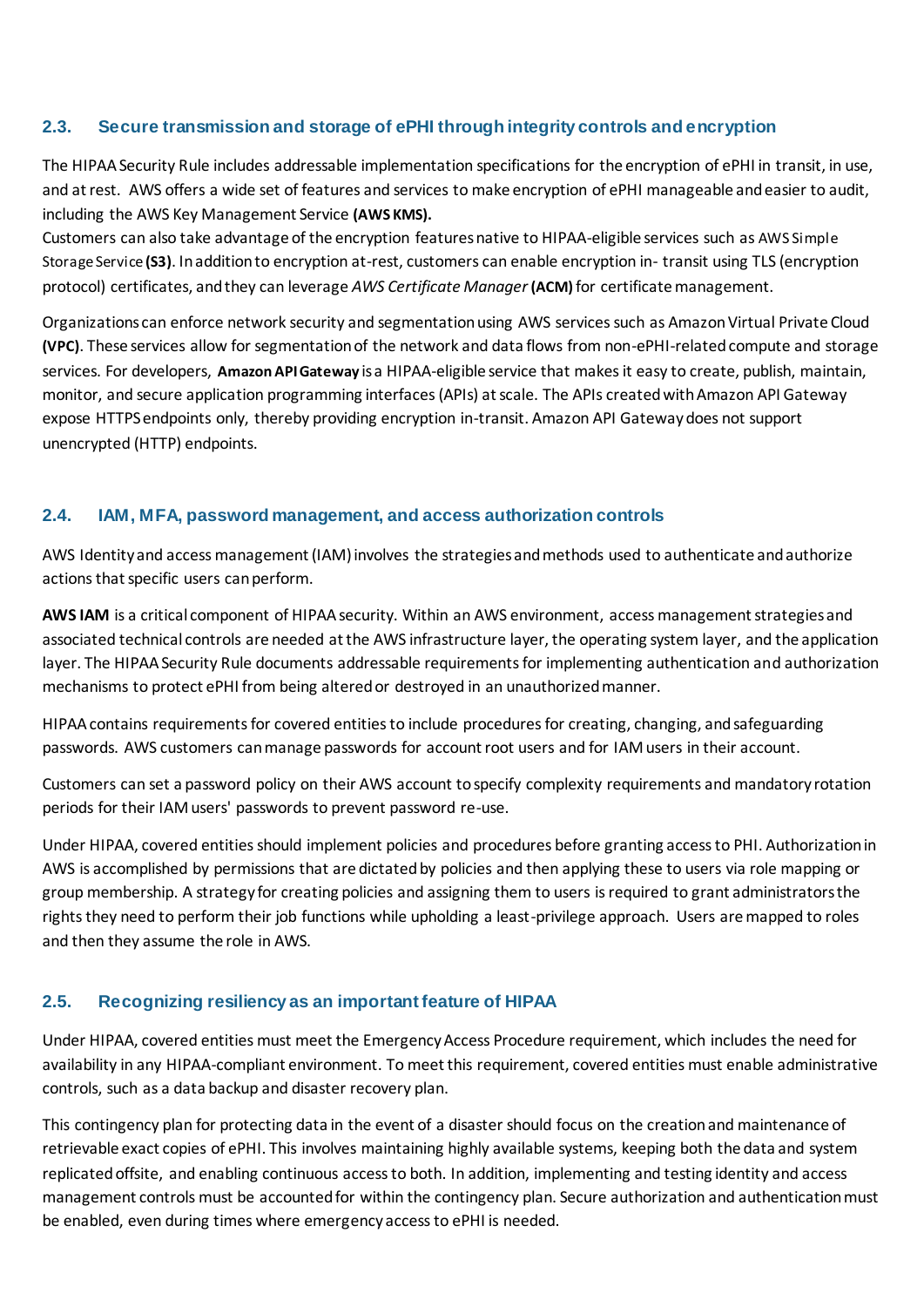AWS provides tools and resources that customers can use to build scalable backup and recovery solutions. To implement a data backup plan on AWS, Amazon's Elastic Block Store **(EBS)** offers persistent storage for Amazon EC2 virtual server instances.

These volumes can be exposed as standard block devices and offer off-instance storage that persists independently from the life of an instance.

To align with HIPAA guidelines, customers can create **point- in-time snapshots** of Amazon EBS volumes that are automatically stored in Amazon S3 and are replicated across multiple Availability Zones--distinct locations engineered to be isolated from failures in other Availability Zones. These snapshots can be accessed easily and can protect data for long-term durability.

**Amazon S3** also provides a highly available solution for data storage and automated backups. By simply loading a file or image into Amazon S3, multiple redundant copies are automatically created and stored in separate data centers. These files can be accessed easily (based on permissions), can be versioned, and are stored until deleted.

AWS has many **options for databases**. Customers can run their own database on Amazon **EC2**, use one of the managed service database options provided by the Amazon Relational Database Service **(RDS)**, or leverage any of AWS's managed non-relational databases, such as **DynamoDB**, **ElasticSearch**, or **Redis**. Amazon RDS creates a storage volume snapshot of a customer's database instance, backing up the database instance, not just individual databases.

## <span id="page-5-0"></span>**2.6. Auditing and monitoring**

Auditing and monitoring controls are essential to meeting the requirements of the HIPAA Security Rule. Auditing controls are technical safeguards that should be addressed through technical controls by anyone who wishes to store, process, or transmit ePHI.

Monitoring controls include procedures for monitoring log-ins and reporting discrepancies. A combination of services such as **AWS Config, AWS CloudTrail, AWS Security Hub, Amazon GuardDuty, and Amazon CloudWatch** create a cost-effective solution for auditing and monitoring resources in the AWS environment. AWS Config provides an assessment and audit of configurations of various AWS resources, while AWS CloudTrail captures API calls/console login made to an account.

CloudTrail logs can also be directly ported to an Amazon S3 bucket for further analysis by a third-party security incident and event management (SIEM) solution.

## <span id="page-5-1"></span>**2.7. Continuous monitor to avoid HIPAA data breaches**

AWS customers can collect logs from various sources and centrally store them in an S3 bucket, allowing for easy ingestion of logs into SIEM tools. SIEM capabilities such as alerting, interpreting, and parsing data can be leveraged through an established third-party vendor, **Splunk**, or they can be leveraged across several AWS services. **Amazon Athena**, allows for analytical queries that parse data, while Amazon CloudWatch Event provides alerts for certain actions within the AWS environment.

**Amazon Macie** uses machine learning to discover and classify unstructured, business-critical data, as well as analyze access patterns and user behavior within S3 buckets. While SIEM might alert customers about malicious activity anywhere in their accounts, because Macie can understand and classify data at-rest, it can determine which data is business critical and focus its alerts in these areas.